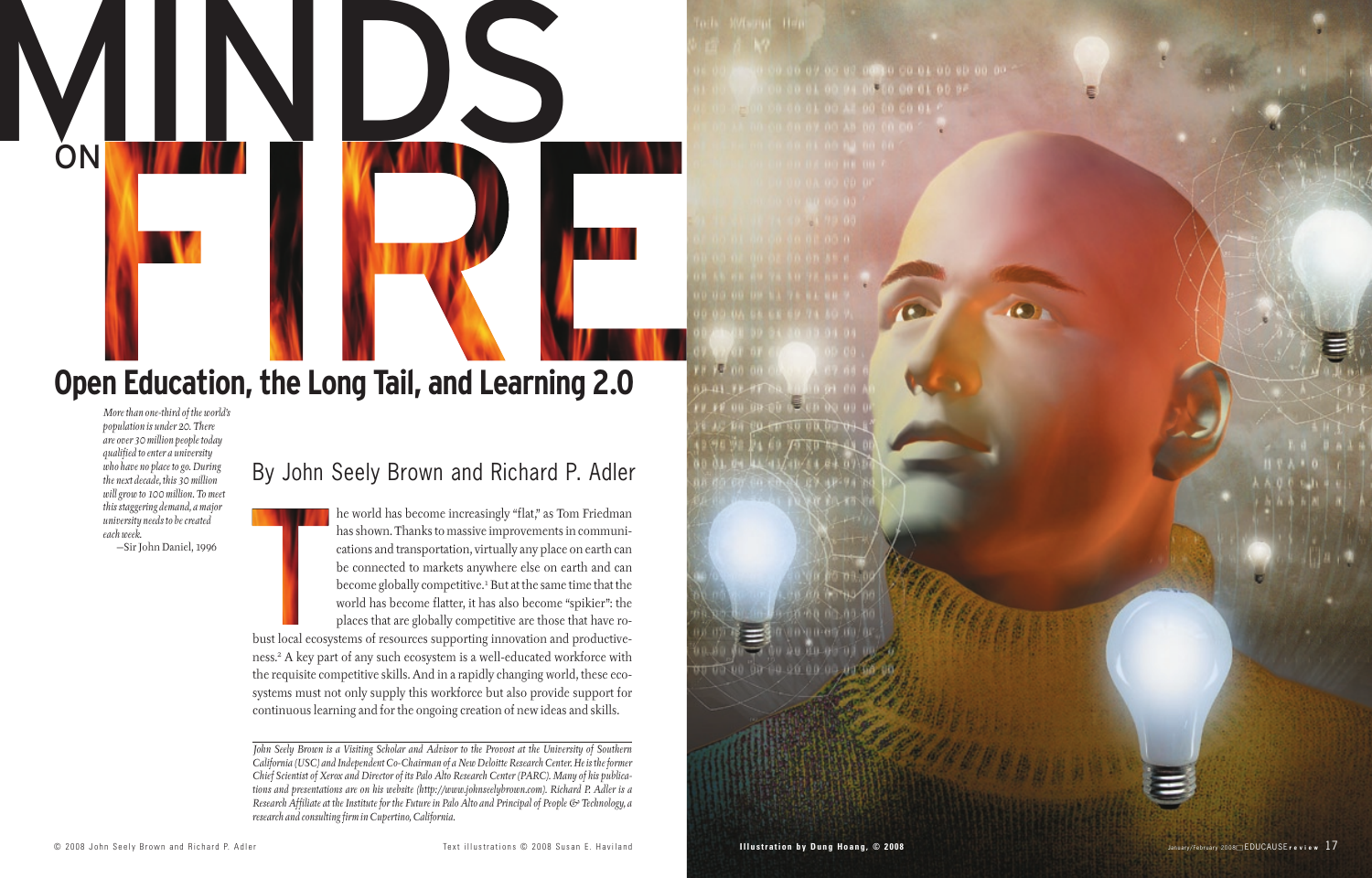## The most profound impact of the Internet is its ability to support and expand the various aspects of social learning.

If access to higher education is a necessary element in expanding economic prosperity and improving the quality of life, then we need to address the problem of the growing global demand for education, as identified by Sir John Daniel.<sup>3</sup> Compounding this challenge of demand from college-age students is the fact that the world is changing at an ever-faster pace. Few of us today will have a fixed, single career; instead, we are likely to follow a trajectory that encompasses multiple careers. As we move from career to career, much of what we will need to know will not be what we learned in school decades earlier. We are entering a world in which we all will have to acquire new knowledge and skills on an almost continuous basis.

It is unlikely that sufficient resources will be available to build enough new campuses to meet the growing global demand for higher education—at least not the sort of campuses that we have traditionally built for colleges and universities. Nor is it likely that the current methods of teaching and learning will suffice to prepare students for the lives that they will lead in the twenty-first century.

#### **The Brewing Perfect Storm of Opportunity**

Fortunately, various initiatives launched over the past few years have created a series of building blocks that could provide the means for transforming the ways in which we provide education and support learning. Much of this activity has been enabled and inspired by the growth and evolution of the Internet, which has created a global "platform" that has vastly expanded access to all sorts of resources, including formal and informal educational materials. The Internet has also fostered a new culture of sharing, one in which content is freely contributed and distributed with few restrictions or costs.

Arguably, the most visible impact of the Internet on education to date has been the Open Educational Resources (OER) movement, which has provided

free access to a wide range of courses and other educational materials to anyone who wants to use them. The movement began in 2001 when the William and Flora Hewlett and the Andrew W. Mellon foundations jointly funded MIT's OpenCourseWare (OCW) initiative, which today provides open access to undergraduate- and graduate-level materials and modules from more than 1,700 courses (covering virtually all of MIT's curriculum). MIT's initiative has inspired hundreds of other colleges and universities in the United States and abroad to join the movement and contribute their own open educational resources.4 The Internet has also been used to provide students with direct access to high-quality (and therefore scarce and expensive) tools like telescopes, scanning electron microscopes, and supercomputer simulation models, allowing students to engage personally in research.

The latest evolution of the Internet, the so-called Web 2.0, has blurred the line between producers and consumers of content and has shifted attention from access to information toward access to other people. New kinds of online resources—such as social networking sites, blogs, wikis, and virtual communities have allowed people with common interests to meet, share ideas, and collaborate in innovative ways. Indeed, the Web 2.0 is creating a new kind of participatory medium that is ideal for supporting multiple modes of learning.

#### **Social Learning**

The most profound impact of the Internet, an impact that has yet to be fully realized, is its ability to support and expand the various aspects of social learning. What do we mean by "social learning"? Perhaps the simplest way to explain this concept is to note that social learning is based on the premise that our *understanding* of content is socially constructed through conversations about that content and through grounded interactions, especially with others, around problems or actions. The focus is not so much on *what* we are learning but on *how* we are learning.<sup>5</sup>

Compelling evidence for the importance of social interaction to learning comes from the landmark study by Richard J. Light, of the Harvard Graduate School of Education, of students' college/ university experience. Light discovered that one of the strongest determinants of students' success in higher education more important than the details of their instructors' teaching styles—was their ability to form or participate in small study groups. Students who studied in groups, even only once a week, were more engaged in their studies, were better prepared for class, and learned significantly more than students who worked on their own.6

The emphasis on social learning stands in sharp contrast to the traditional Cartesian view of knowledge and learning—a view that has largely dominated the way education has been structured for over one hundred years. The Cartesian perspective assumes that knowledge is a kind of substance and that pedagogy concerns the best way to transfer this substance from teachers to students. By contrast, instead of starting from the Cartesian premise of *"I think, therefore I am,"* and from the assumption that knowledge is something that is transferred to the student via various pedagogical strategies, the social view of learning says, *"We participate, therefore we are."*

This perspective shifts the focus of our attention from the content of a subject to the learning activities and human interactions around which that content is situated. This perspective also helps to explain the effectiveness of study groups. Students in these groups can ask questions to clarify areas of uncertainty or confusion, can improve their grasp of the material by hearing the answers to questions from fellow students, and perhaps most powerfully, can take on the role of teacher to help other group members benefit from their understanding (one of the best ways to learn something is, after all, to teach it to others).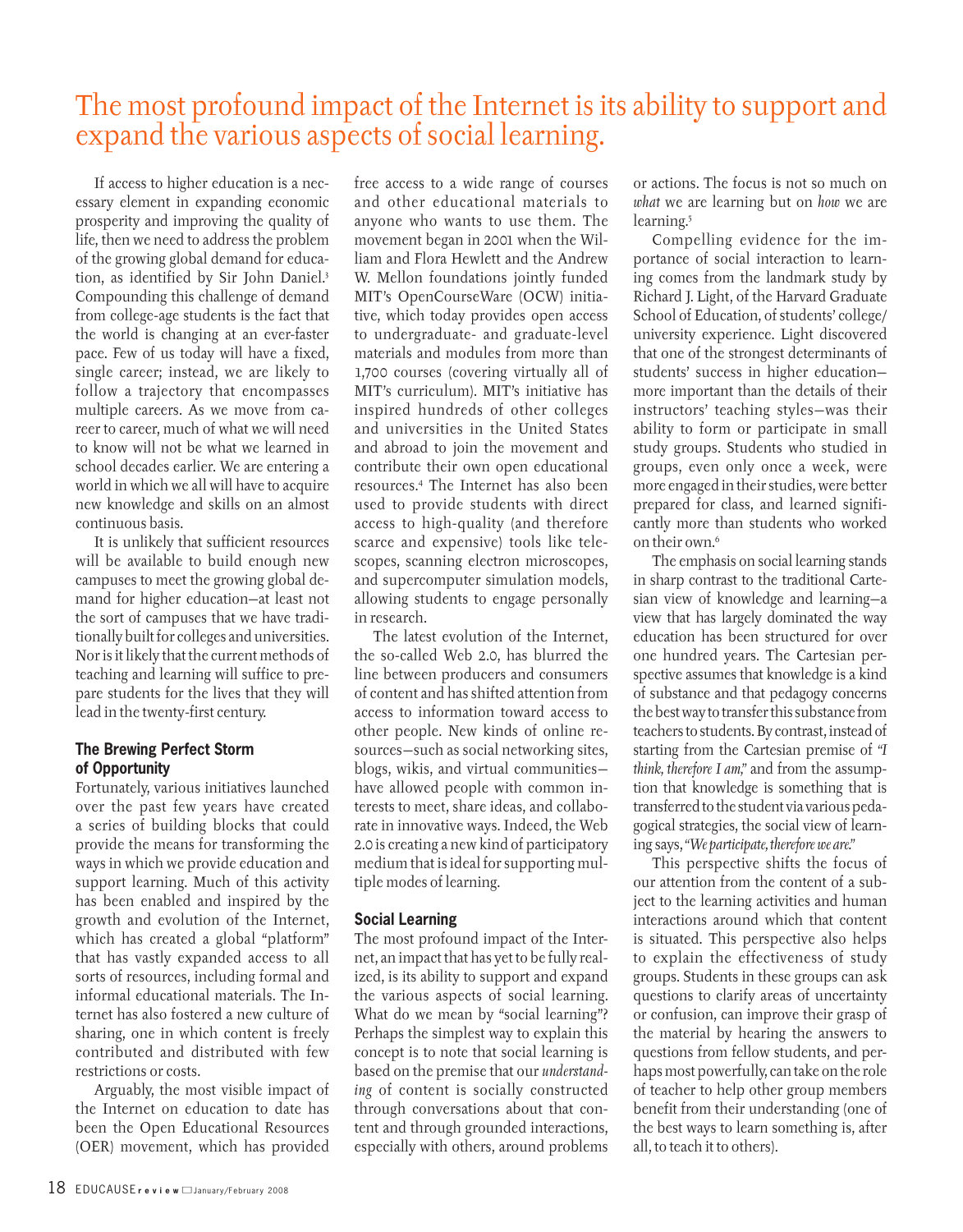

#### **Learning to Be**

There is a second, perhaps even more significant, aspect of social learning. Mastering a field of knowledge involves not only "learning about" the subject matter but also "learning to be" a full participant in the field. This involves acquiring the practices and the norms of established practitioners in that field or acculturating into a community of practice. Historically, apprenticeship programs and supervised graduate research have provided students with opportunities to observe and then to emulate how experts function. Apprentices traditionally begin learning by taking on simple tasks, under the watchful

eye of a master, through a process that has been described as "legitimate peripheral participation";7 they then progress to more demanding tasks as their skills improve. The studio system in architecture represents another example of social learning under the guidance of an established practitioner. In this system, students work together in a common space and peripherally participate in each other's design process; hence they can benefit from their instructors' comments on and critiques of other students' projects and not just from comments on their own work.

A contemporary model that exemplifies the power of this type of social learning is provided by the distributed virtual communities of practice in which people work together voluntarily to develop and maintain open source software. The open source movement has produced software such as the Linux operating system and the Apache web server, which have offered surprisingly robust alternatives to commercial products. These resources are typically made available at no cost to potential users, who are also invited to change or improve the resources as long as they agree to freely share their contributions with others.

Open source communities have developed a well-established path by which newcomers can "learn the ropes" and become trusted members of the community through a process of legitimate peripheral participation. New members typically begin participating in an open source community by working on relatively simple, noncritical development projects such as building or improving software drivers (e.g., print drivers). As they demonstrate their ability to make useful contributions and to work in the distinctive style and sensibilities/taste of that community, they are invited to take on more central projects. Those who become the most proficient may be asked to join the inner circle of people working on the critical kernel code of the system. Today, there are about one million people engaged in developing and refining open source products, and nearly all are improving their skills by participating in and contributing to these networked communities of practice.

Since the open source movement is based on the development of computer software, participation is effectively limited to people with programming skills. But its principles have been adopted by communities dedicated to the creation of other, more widely accessible types of resources. Perhaps the best known example is Wikipedia, the online "open source" encyclopedia that has challenged the supremacy of commercial encyclopedias. Becoming a trusted contributor to Wikipedia involves a process of legitimate peripheral participation that is similar to the process in open source software communities. Any reader can modify the text of an entry or contribute new entries. But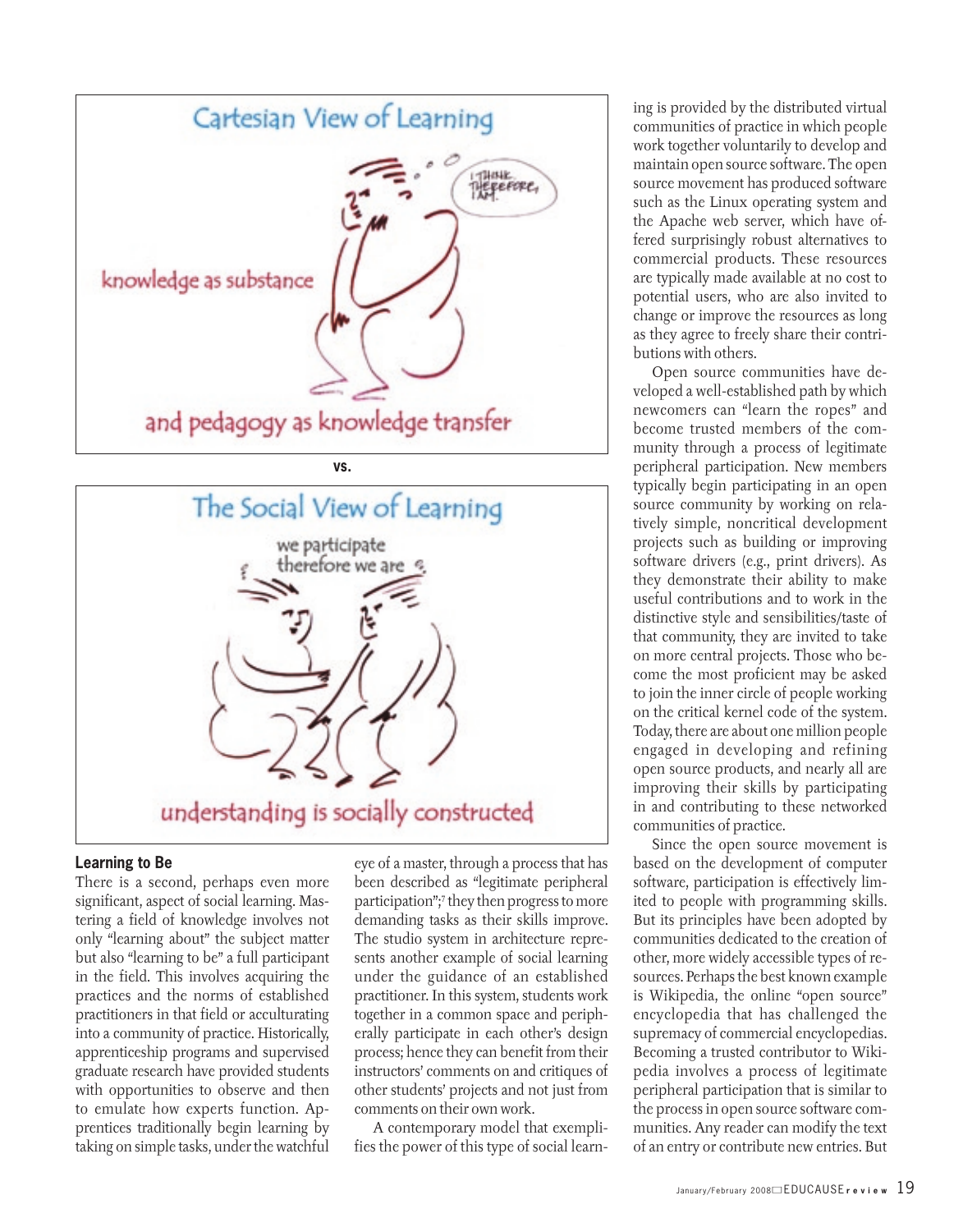## In this open environment, both the content and the process by which it is created are equally visible, thereby enabling a new kind of critical reading.

only more experienced and more trusted individuals are invited to become "administrators" who have access to higher-level editing tools.<sup>8</sup>

The openness of Wikipedia is instructive in another way: by clicking on tabs that appear on every page, a user can easily review the history of any article as well as contributors' ongoing discussion of and sometimes fierce debates around its content, which offer useful insights into the practices and standards of the community that is responsible for creating that entry in Wikipedia. (In some cases, Wikipedia articles start with initial contributions by passionate amateurs, followed by contributions from professional scholars/researchers who weigh in on the "final" versions. Here is where the contested part of the material becomes most usefully evident.) In this open environment, both the content and the process by which it is created are equally visible, thereby enabling a new kind of critical reading—almost a new form of literacy—that invites the reader to join in the consideration of what information is reliable and/or important.

In a traditional Cartesian educational system, students may spend years learning about a subject; only after amassing sufficient (explicit) knowledge are they expected to start acquiring the (tacit) knowledge or practice of how to be an active practitioner/professional in a field.<sup>9</sup> But viewing learning as the process of joining a community of practice reverses this pattern and allows new students to engage in "learning to be" even as they are mastering the content of a field. This encourages the practice of what John Dewey called "productive inquiry"—that is, the process of seeking the knowledge when it is needed in order to carry out a particular situated task.

#### **New Tools for Extending Education: Social Learning Online**

Now let's look at some of the ways in which technology has begun to change the game in education by leveraging the potential of social learning—and let's try



to identify some of the ways in which technology could bring about even more far-reaching changes that can better serve the needs of twenty-first century students.

A current example of an attempt to harness the power of study groups in a virtual environment is the Terra Incognita project of the University of Southern Queensland (Australia), which has built a classroom in Second Life, the online virtual world that has attracted millions of users.10 In addition to supporting lecture-style teaching, Terra Incognita includes the capability for small groups of students who want to work together to easily "break off" from the central classroom before rejoining the entire class.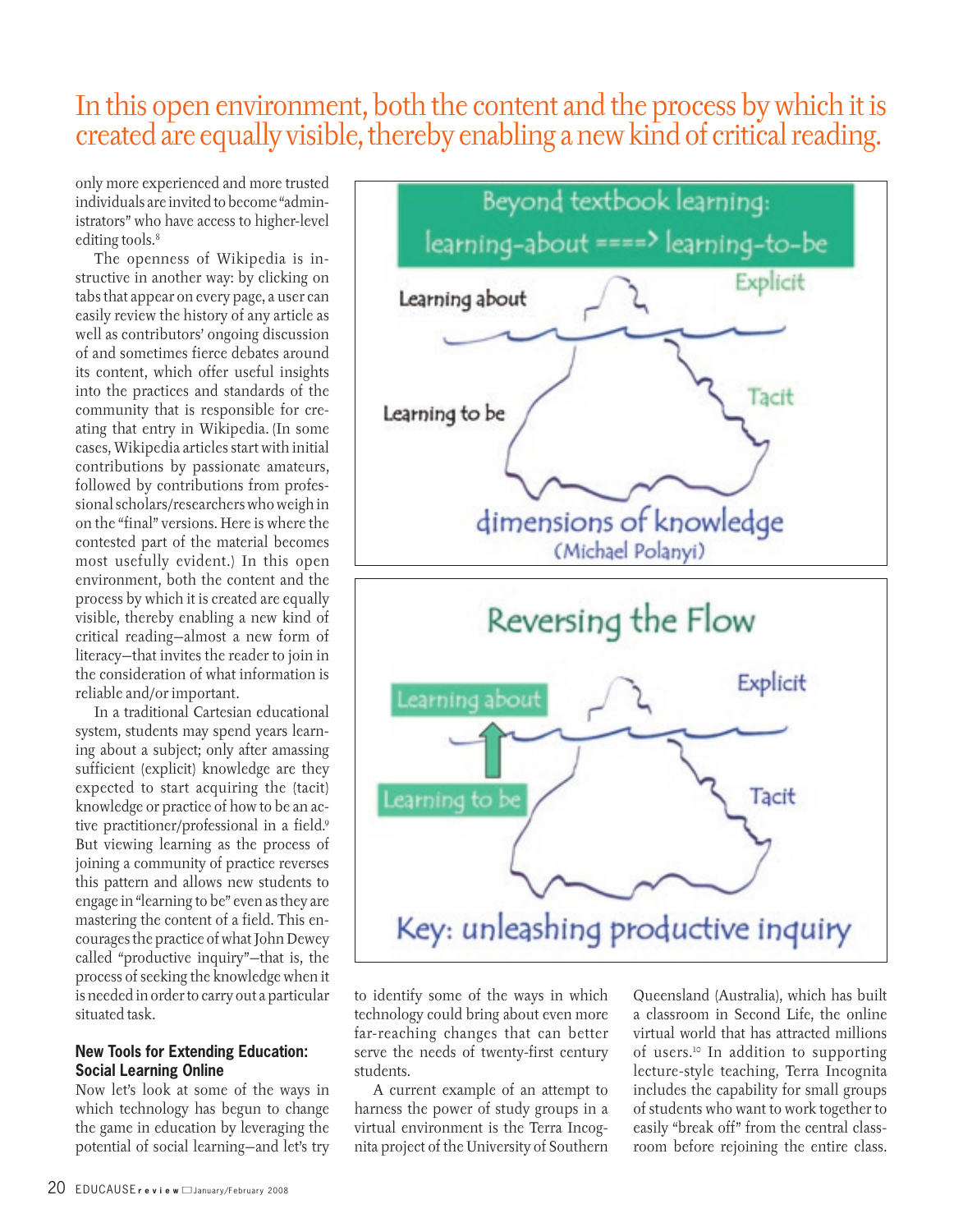## It seems likely that a great deal of informal learning is taking place both on and off campus via the online social networks.



**Terra Incognita** *Source:* http://www.usq.edu.au/newsevents/events/onlinelearning.htm

Instructors can "visit" or send messages to any of the breakout groups and can summon them to rejoin the larger group.

Another interesting experiment in Second Life was the Harvard Law School and Harvard Extension School fall 2006 course called "CyberOne: Law in the Court of Public Opinion." The course was offered at three levels of participation. First, students enrolled in Harvard Law

School were able to attend the class in person. Second, non–law school students could enroll in the class through the Harvard Extension School and could attend lectures, participate in discussions, and interact with faculty members during their office hours within Second Life. And at the third level, any participant in Second Life could review the lectures and other course materials online at no cost.



**CyberOne Classroom in Second Life** *Source:* http://blogs.law.harvard.edu/vvvv/files/2006/09/CyberOne\_2006-09-21.png

This experiment suggests one way that the social life of Internet-based virtual education can coexist with and extend traditional education.

A very different sort of initiative that is using technology to leverage social learning is Digital StudyHall (DSH), which is designed to improve education for students in schools in rural areas and urban slums in India. The project is described by its developers as "the educational equivalent of Netflix + YouTube + Kazaa."11 Lectures from model teachers are recorded on video and are then physically distributed via DVD to schools that typically lack well-trained instructors (as well as Internet connections). While the lectures are being played on a monitor (which is often powered by a battery, since many participating schools also lack reliable electricity), a "mediator," who could be a local teacher or simply a bright student, periodically pauses the video and encourages engagement among the students by asking questions or initiating discussions about the material they are watching. The recorded lectures provide the educational content, and the local mediators stimulate the interaction that actively engages the students and increases the likelihood that they will develop a real understanding of the lecture material through focused conversation.12

Whereas these examples are using technology to enhance social learning within formal education, it also seems likely that a great deal of informal learning is taking place both on and off campus via the online social networks that have attracted millions of young people. In fact, many students in the United States and in many other parts of the world are already involved with online social networks that include their friends. John King, the associate provost of the University of Michigan, has attempted to bring attention to this phenomenon by asking how many students are being taught each year by his institution. Although about 40,000 students are enrolled in classes on the university's campus in Ann Arbor, King believes that the actual number of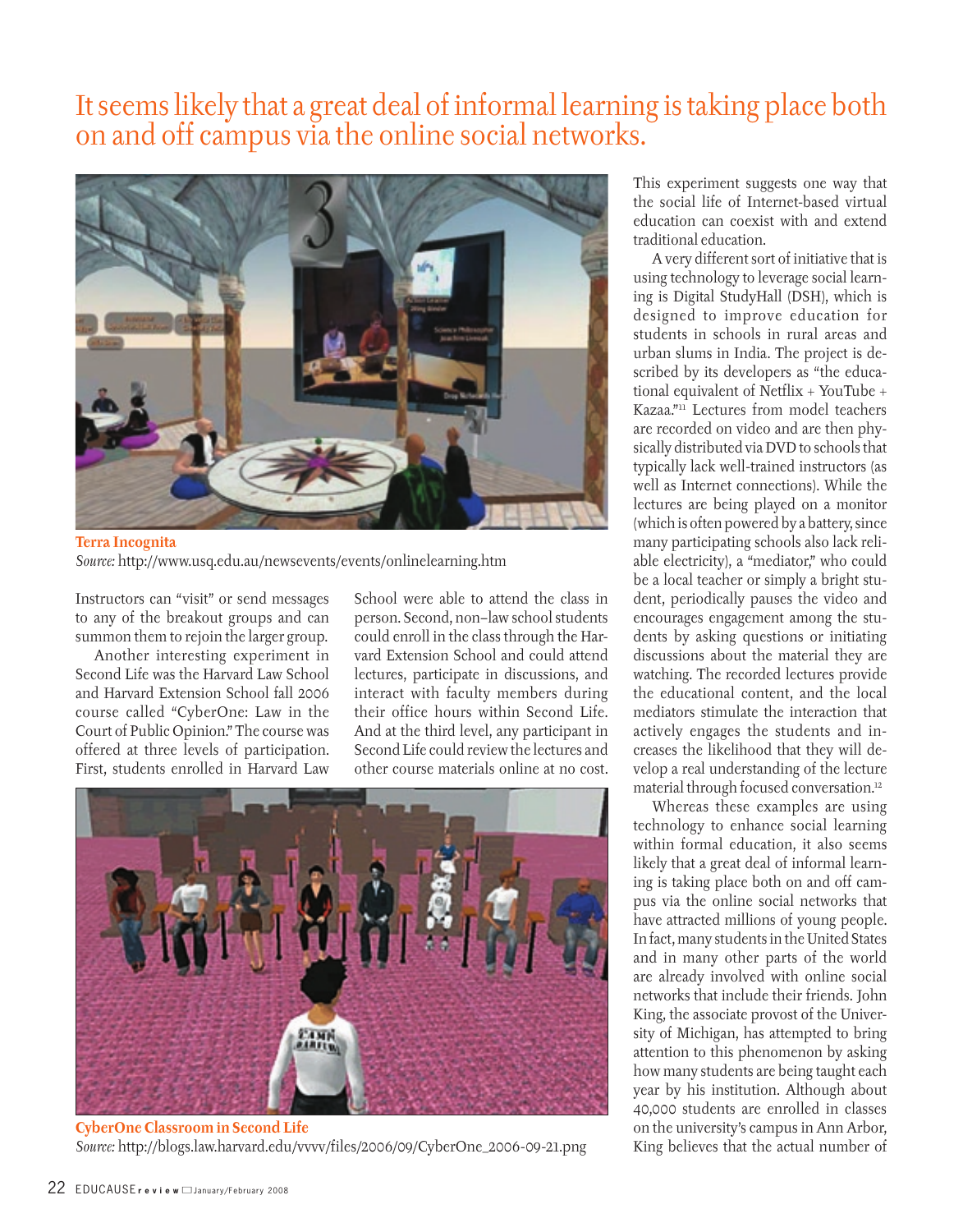## By enabling students to collaborate with working scientists, this movement provides a platform for the "learning to be" aspect of social learning.

students being reached by the school today is closer to 250,000.13 For the past few years, he points out, incoming students have been bringing along their online social networks, allowing them to stay in touch with their old friends and former classmates through tools like SMS, IM, Facebook, and MySpace. Through these continuing connections, the University of Michigan students can extend the discussions, debates, bull sessions, and study groups that naturally arise on campus to include their broader networks. Even though these extended connections were not developed to serve educational purposes, they amplify the impact that the university is having while also benefiting students on campus.14 If King is right, it makes sense for colleges and universities to consider how they can leverage these new connections through the variety of social software platforms that are being established for other reasons.

#### **Adding Community to Content: Learning to Be through e-Science and e-Humanities**

The e-Science movement is providing students with access to expensive and scarce high-level tools, giving them the opportunity to engage in the kinds of research conducted by professional scientists.15 By enabling students to collaborate with working scientists, this movement provides a platform for the "learning to be" aspect of social learning. For example, the Faulkes Telescope Project, sponsored by the Las Cumbres Observatory Global Telescope Network, provides students in the United Kingdom with free access to two high-powered robotic telescopes, one in Hawaii and the other in Australia, which the students are able to use remotely to carry out their own scientific investigations (http://faulkes-telescope .com/). The project also operates the Faulkes Telescope Student Academy, which provides training in astronomy and supports collaborative projects between students and expert astronomers. The project's website includes reports of how students, under the guidance of profes-



**The Faulkes Telescope Project** *Source:* http://faulkes-telescope.com/

sional astronomers, are using the Faulkes telescopes to make small but meaningful contributions to astronomy.

Hands-On Universe (HOU) is also designed to promote collaborative learning in astronomy (http://www.handson universe.org). Based at the Lawrence Hall of Science, University of California, Berkeley, HOU invites students to request observations from professional observatories and provides them with image-processing software to visualize and analyze their data, encouraging interaction between the students and scientists. According to Kyle Cudworth, the science director at Yerkes Observatory, which is part of the HOU network: "This is not education in which people come in and lecture in a classroom. We're helping students work with real data."16

Another, simpler example is the Bugscope project, which gives K–12 students access to a scanning electron microscope located at the Beckman Institute for Advanced Science and Technology at the University of Illinois. Students can send to Illinois any insects (or other small creatures) that they have captured, then log on with their computers to control the microscope in real time and view their specimens (http://bug scope.beckman .uiuc.edu/).

The Internet has also inspired similar innovations in the humanities. The *Decameron* Web, developed by the Italian Studies Department at Brown University, is an impressive example of how the web can not only provide access to scholarly materials but also give students the opportunity to observe and emulate scholars at work (http://www.brown .edu/Departments/Italian\_Studies/dweb/ dweb.shtml). The site is designed to be the hub for the study of one important literary



**The** *Decameron* **Web** *Source:* http://www.brown.edu/Departments/Italian\_Studies/dweb/dweb.shtml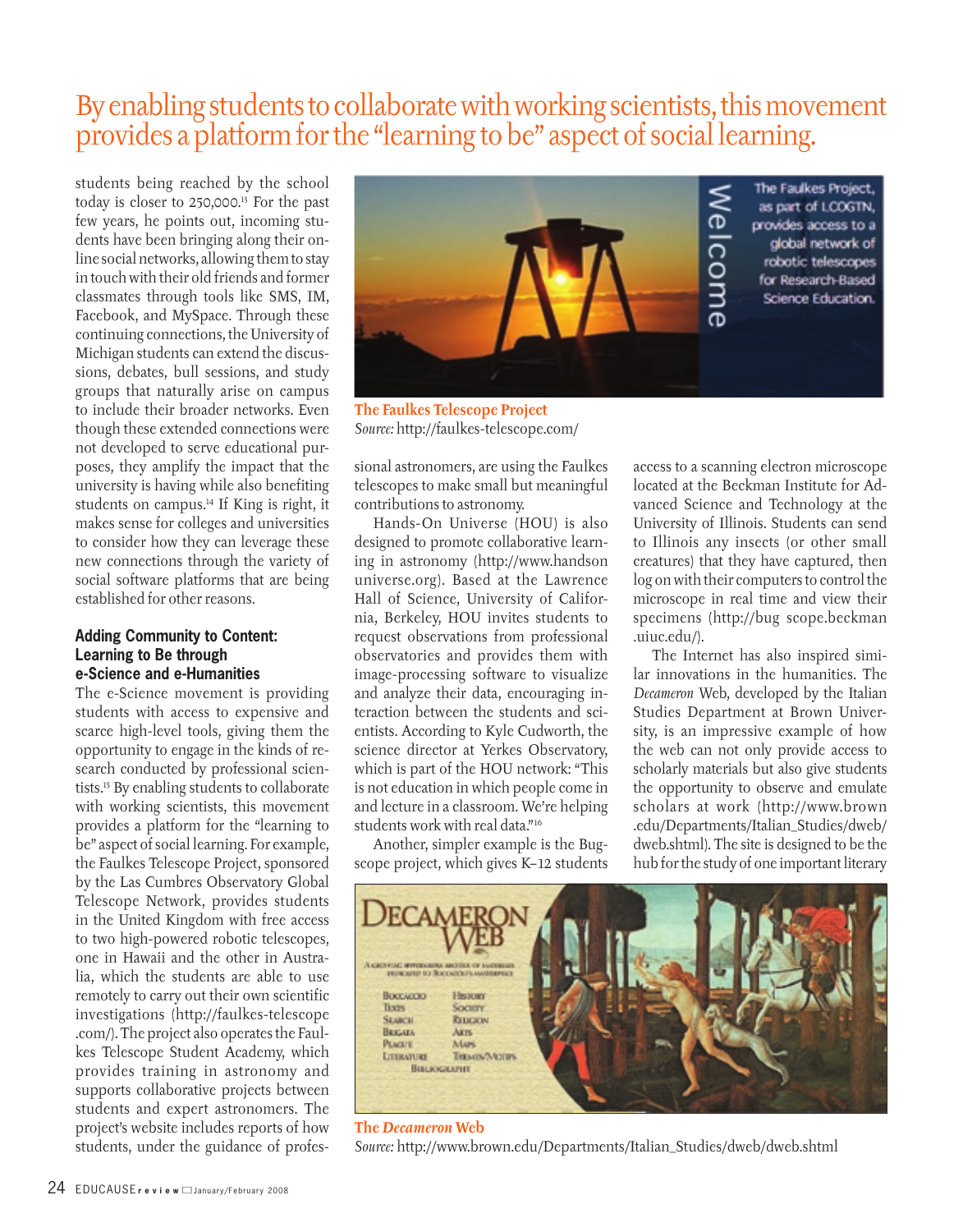## The emphasis is on building a community of students and scholars as much as on providing access to educational content.

work, the *Decameron*, as well as of the time and culture in which it was produced. In addition to providing the full text of the *Decameron* in Italian and in English translation, the site provides source materials, annotations and commentaries, bibliographies, critical and interpretive essays, and audio and visual materials.

Here too, the emphasis is on building a community of students and scholars as much as on providing access to educational content. The site's developers note: "We fundamentally believe that the new electronic environment and its tools enable us to revive the humanistic spirit of communal and collaboratively 'playful' learning of which the *Decameron* itself is the utmost expression." The site is intended to serve as "an open forum for worldwide discussions on the *Decameron* and related topics." Both scholars and students are invited to submit their own contributions as well as to access the existing resources on the site. The site serves as an apprenticeship platform for students by allowing them to observe how scholars in the field argue with each other and also to publish their own contributions, which can be relatively small—an example of the "legitimate peripheral participation" that is characteristic of open source communities. This allows students to "learn to be," in this instance by participating in the kind of rigorous argumentation that is generated around a particular form of deep scholarship. A community like this, in which students can acculturate into a particular scholarly practice, can be seen as a virtual "spike": a highly specialized site that can serve as a global resource for its field.

An example of how the power of participation can be harnessed within a single course comes from David Wiley at Utah State University. In the fall of 2004, Wiley taught a graduate seminar, "Understanding Online Interaction." He describes what happened when his students were required to share their coursework publicly:

Because my goal as a teacher is to bring my students into full legitimate participation in the community of instructional technologists as quickly as possible, all student writing was done on public blogs. The writing students did in the first few weeks was interesting but average. In the fourth week, however, I posted a list of links to all the student blogs and mentioned the list on my own blog. I also encouraged the students to start reading one another's writing. The difference in the writing that next week was startling. Each student wrote significantly more than they had previously. Each piece was more thoughtful. Students commented on each other's writing and interlinked their pieces to show related or contradicting thoughts. Then one of the student assignments was commented on and linked to from a very prominent blogger. Many people read the student blogs and subscribed to some of them. When these outside comments showed up, indicating that the students really were plugging into the international community's discourse, the quality of the writing improved again. The power of peer review had been brought to bear on the assignments.<sup>17</sup>

#### **The Long Tail in Learning**

Chris Anderson, the editor of *Wired*, has shown that Internet-based e-commerce differs from commerce in the physical world.18 In the world of physical retailing, and particularly in areas of selling goods like books, music, and movies, sales are usually dominated by best-sellers. Typically, 20 percent of titles generate 80 percent of all sales, which means that most revenue comes from the "fat" part of the tail and that most of the costs of operation come from maintaining the inventory in the "long" part of the tail.

But Anderson notes that e-commerce sites such as Amazon.com, Netflix, and Rhapsody don't follow this pattern. They are able to maintain inventories of products—books, movies, and music that are many times greater than can be offered by any conventional store. The result is an economic equation very different from what has prevailed in the physical world: these online stores still have "best-sellers," but the bulk of their sales comes from their vast catalogs of less-popular titles, which collectively sell more than the most popular items

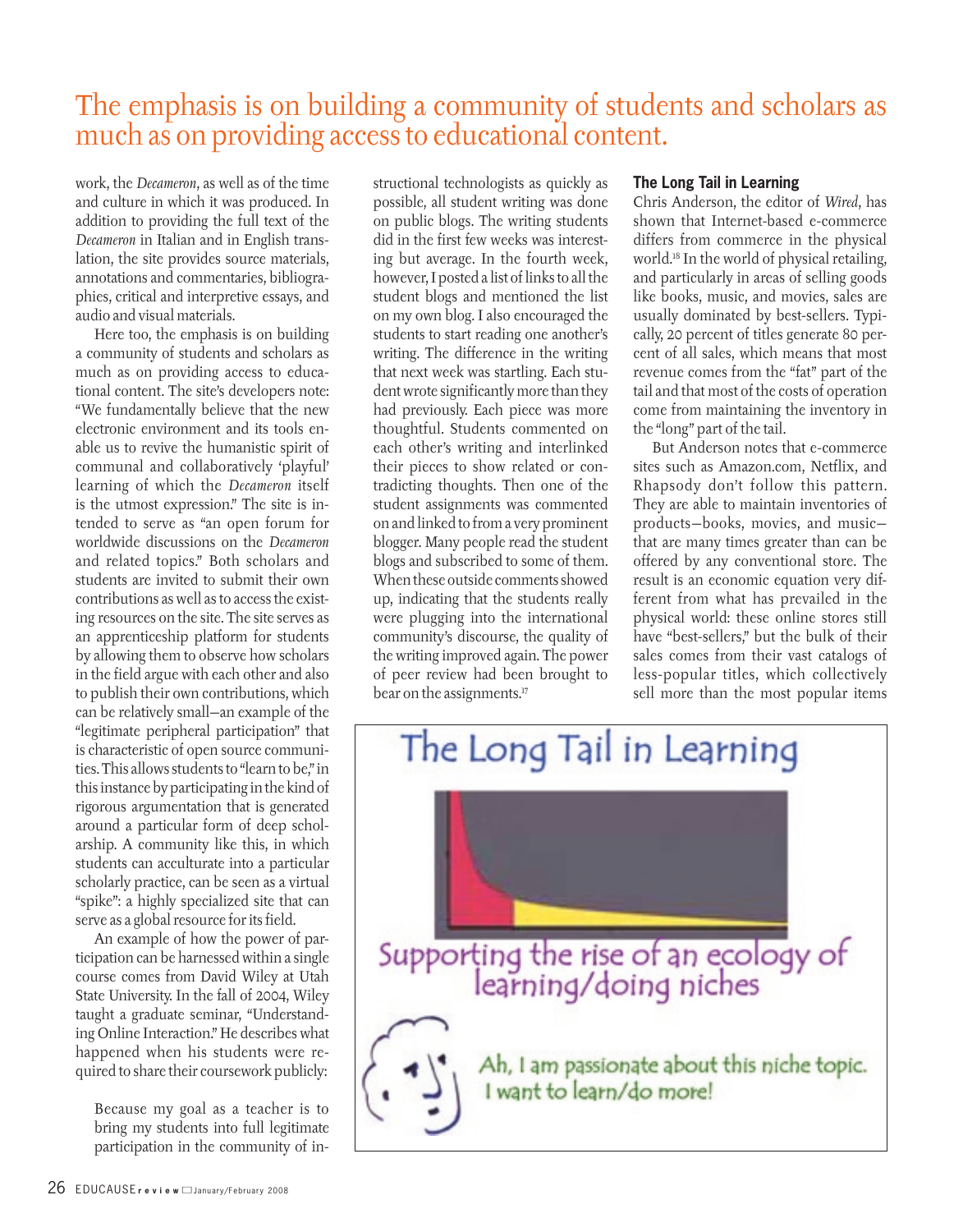## These communities are harbingers of the emergence of a new form of technology-enhanced learning—Learning 2.0.

(or as Anderson sums up the concept by quoting an Amazon.com employee: "We sold more books today that didn't sell at all yesterday than we sold today of all the books that did sell yesterday."19 From the customers' standpoint, online enterprises offering unprecedented choice are able to cater much more efficiently to individual tastes and interests than any brick-andmortar store. (Amazon.com and Netflix are able to gain economies by operating a few large, highly efficient fulfillment centers where their inventories of books or movies are stored; in the case of digital music services like Rhapsody, their inventories are entirely virtual, stored as bits on servers.)

As more of learning becomes Internetbased, a similar pattern seems to be occurring. Whereas traditional schools offer a finite number of courses of study, the "catalog" of subjects that can be learned online is almost unlimited. There are already several thousand sets of course materials and modules online, and more are being added regularly. Furthermore, for any topic that a student is passionate about, there is likely to be an online niche community of practice of others who share that passion.

The Faulkes Telescope Project and the *Decameron* Web are just two of scores of research and scholarly portals that provide access to both educational resources and a community of experts in a given domain. The web offers innumerable opportunities for students to find and join niche communities where they can benefit from the opportunities for distributed cognitive apprenticeship. Finding and joining a community that ignites a student's passion can set the stage for the student to acquire both deep knowledge about a subject ("learning about") and the ability to participate in the practice of a field through productive inquiry and peer-based learning ("learning to be"). These communities are harbingers of the emergence of a new form of technologyenhanced learning—Learning 2.0—which goes beyond providing free access to traditional course materials and educa-

tional tools and creates a participatory architecture for supporting communities of learners.

#### **Closing the Loop**

There are thousands of colleges and universities worldwide, as well as many other institutions of learning, including training centers and technical schools. In addition, there are tens of thousands of institutions that support "informal" learning: libraries, museums, science centers, archives. All of these institutions are practicums—places where knowledge is created and stored and transmitted. But are they reflective practicums? Are they evaluating what they do and engaging in anything resembling cycles of continuous improvement? Are their reflections being systematically captured and shared?

We need to construct shared, distributed, reflective practicums in which experiences are collected, vetted, clustered, commented on, and tried out in new contexts. One might call this "learning about learning," a bootstrapping operation in which educators, along with students, are learning among and between themselves. This can become a living or dynamic infrastructure—itself a reflective practicum.

An example of such a practicum is the online Teaching and Learning Commons (http://commons.carnegie foundation.org/) launched earlier this year by the Carnegie Foundation for the Advancement of Teaching. The Commons is essentially an open version of the Foundation's Gallery of Teaching and Learning (http://gallery. carnegiefoundation.org/), which has been operating for the past nine years. The Gallery provides an online showcase for case studies of successful teaching and learning projects that have been supported by the Foundation, along with a set of web-based tools (the KEEP Toolkit) for creating these case studies (http://www.cfkeep. org). The Commons is an open forum where instructors at all levels (and from around the world) can post their own examples and can participate in an ongoing conversation about effective teaching practices, as a means of supporting a process of "creating/ using/re-mixing (or creating/sharing/ using)."20

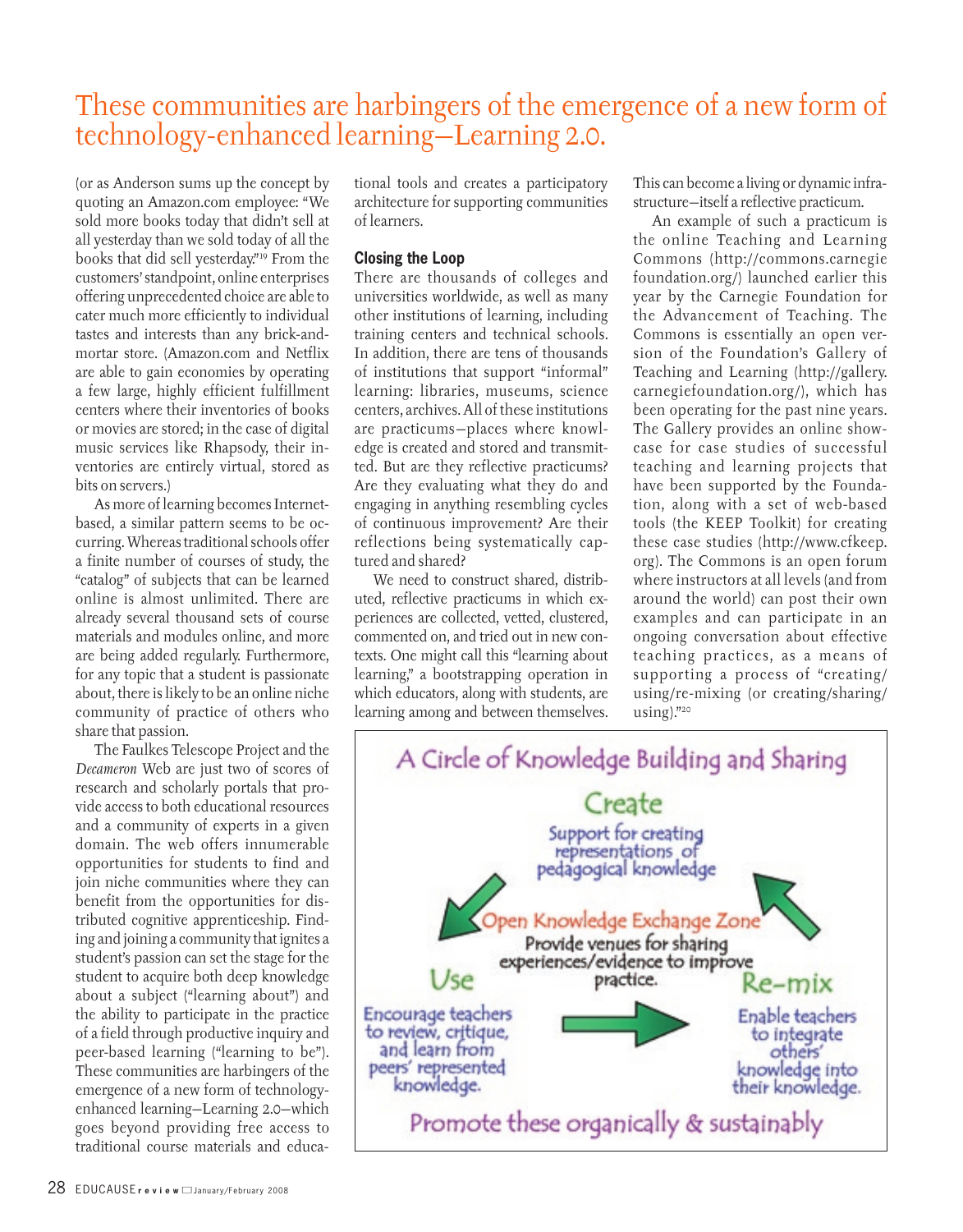## The demand-pull approach is based on providing students with access to rich (sometimes virtual) learning communities built around a practice.



## A new kind of participatory media/medium for students/teachers/parents/producers/consumers

#### **From the Web 2.0 to Learning 2.0**

The original World Wide Web—the "Web 1.0" that emerged in the mid-1990s—vastly expanded access to information. The Open Educational Resources movement is an example of the impact that the Web 1.0 has had on education. But the Web 2.0, which has emerged in just the past few years, is sparking an even more farreaching revolution. Tools such as blogs,

wikis, social networks, tagging systems, mashups, and content-sharing sites are examples of a new user-centric information infrastructure that emphasizes participation (e.g., creating, re-mixing) over presentation, that encourages focused conversation and short briefs (often written in a less technical, public vernacular) rather than traditional publication, and that facilitates innovative



explorations, experimentations, and purposeful tinkerings that often form the basis of a situated understanding emerging from action, not passivity.

In the twentieth century, the dominant approach to education focused on helping students to build stocks of knowledge and cognitive skills that could be deployed later in appropriate situations. This approach to education worked well in a relatively stable, slowly changing world in which careers typically lasted a lifetime. But the twenty-first century is quite different. The world is evolving at an increasing pace. When jobs change, as they are likely to do, we can no longer expect to send someone back to school to be retrained. By the time that happens, the domain of inquiry is likely to have morphed yet again.21

We now need a new approach to learning—one characterized by a *demandpull* rather than the traditional *supply-push* mode of building up an inventory of knowledge in students' heads. Demandpull learning shifts the focus to enabling participation in flows of action, where the focus is both on "learning to be" through enculturation into a practice as well as on collateral learning.

The demand-pull approach is based on providing students with access to rich (sometimes virtual) learning communities built around a practice. It is passion-based learning, motivated by the student either wanting to become a member of a particular community of practice or just wanting to learn about, make, or perform something. Often the learning that transpires is informal rather than formally conducted in a structured setting. Learning occurs in part through a form of reflective practicum, but in this case the reflection comes from being embedded in a community of practice that may be supported by both a physical and a virtual presence and by collaboration between newcomers and professional practitioners/scholars.

The demand-pull approach to learning might appear to be extremely resourceintensive. But the Internet is becoming a